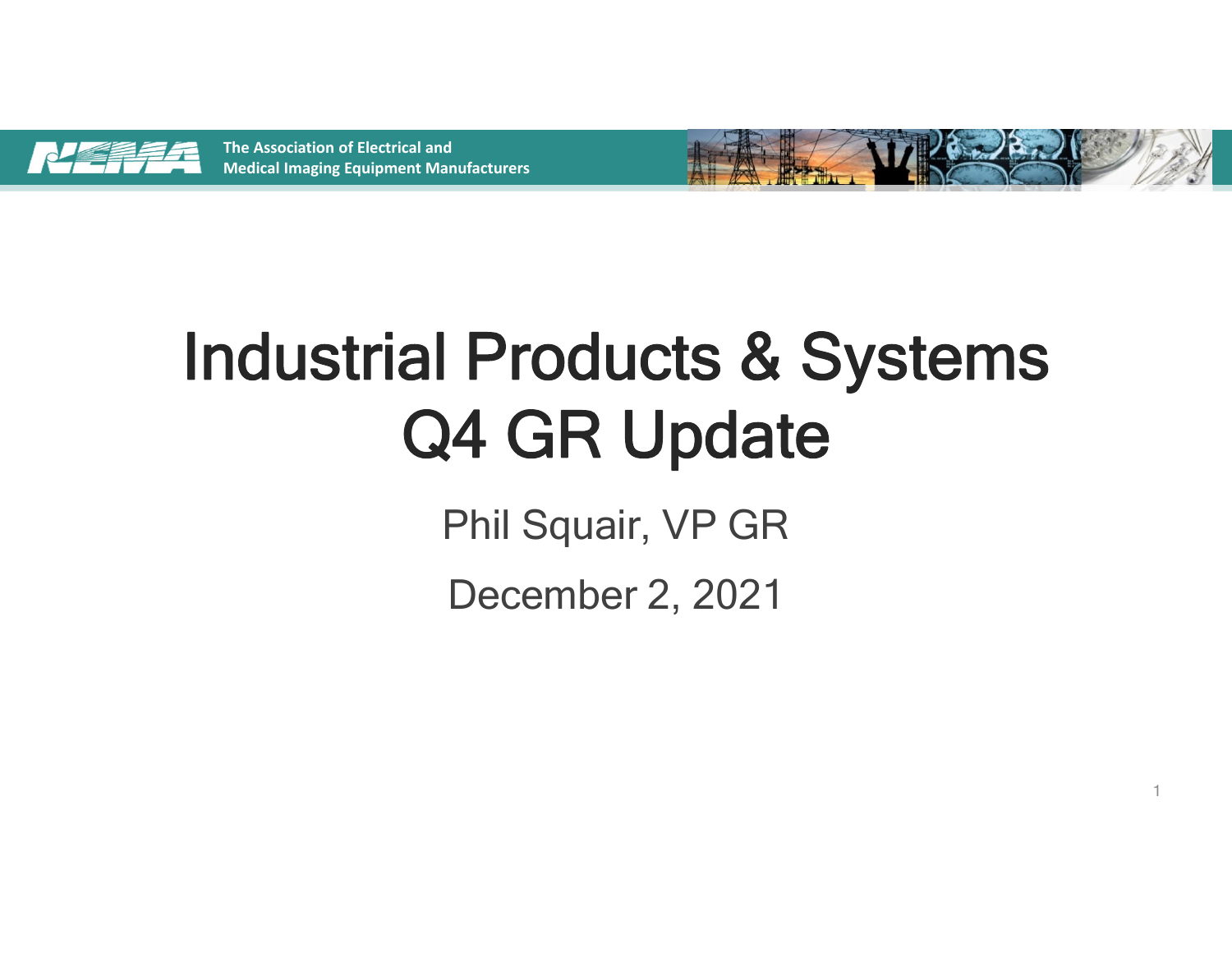

**The Association of Electrical and Medical Imaging Equipment Manufacturers**



## **Opportunity**

- Infrastructure Investment and Jobs Act covers surface transportation, grid infrastructure and resiliency, cybersecurity, clean technology supply chains, energy efficiency, building infrastructure, smart manufacturing, transformer/motor drive system rebates, and more
- **N** Build Back Better social spending bill may include favorable tax policies incentivizing efficient construction and building upgrades, but other new or increased taxes may affect Members
- $\mathcal N$  Together, will modernize American electrical infrastructure, broadly understood, and other sectors will benefit too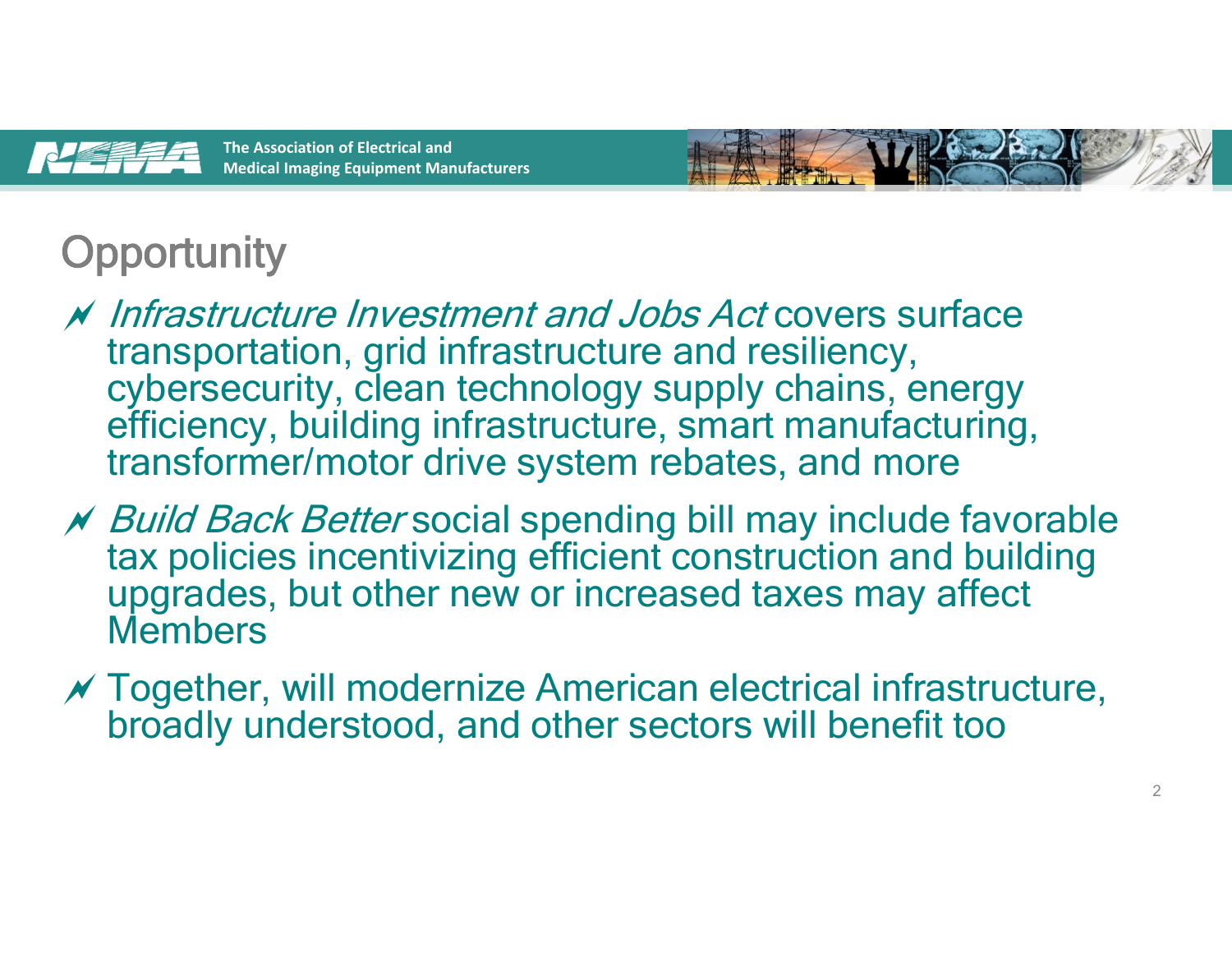### **\$1.2T Infrastructure Opportunity**



\$24B in direct funding for NEMA products; \$391B in broader spending of which NEMA products are a portion

Passage is the starting line to a complex multi-dimensional  $5+$  year implementation timetable

| <b>4 FEDERAL AGENCIES</b>                                  | <b>15 PROGRAM OFFICES</b> |                                                                                  |                                                                        | <b>50 STATES</b>                                                               |           |           |           | <b>COUNTLESS SPECIFIC PROGRAMS</b> |           |  |  |  |  |  |  |  |
|------------------------------------------------------------|---------------------------|----------------------------------------------------------------------------------|------------------------------------------------------------------------|--------------------------------------------------------------------------------|-----------|-----------|-----------|------------------------------------|-----------|--|--|--|--|--|--|--|
|                                                            |                           |                                                                                  |                                                                        |                                                                                |           |           |           |                                    |           |  |  |  |  |  |  |  |
| <b>U.S.Department</b><br>of Transportation                 | \$322B                    | FAA                                                                              | <b>FHWA</b>                                                            | <b>Maritime</b><br><b>Administration</b>                                       | <b>AL</b> | <b>AK</b> | <b>AR</b> | <b>AZ</b>                          | CA        |  |  |  |  |  |  |  |
|                                                            |                           |                                                                                  |                                                                        |                                                                                | co        | <b>CT</b> | <b>DE</b> | FL.                                | GA        |  |  |  |  |  |  |  |
| <b>U.S. DEPARTMENT OF</b><br>$\mathbb{C}$<br><b>ENERGY</b> | <b>\$60B</b>              | <b>Office of Energy</b><br><b>Efficiency &amp;</b><br>Renewable<br><b>Energy</b> | <b>Office of Clean</b><br><b>Energy</b><br><b>Demonstrations</b>       | Office of<br><b>Electricity</b>                                                | HI        | IA        | ID        | IL.                                | IN        |  |  |  |  |  |  |  |
|                                                            |                           |                                                                                  |                                                                        |                                                                                | <b>KS</b> | <b>KY</b> | LA        | <b>MA</b>                          | <b>MD</b> |  |  |  |  |  |  |  |
|                                                            |                           | Office of<br><b>Advanced</b><br><b>Manufacturina</b>                             | Weatherization<br>Program                                              | Storage<br>Program                                                             | <b>ME</b> | MI        | <b>MN</b> | <b>MO</b>                          | <b>MS</b> |  |  |  |  |  |  |  |
| EFA                                                        | \$21B                     |                                                                                  |                                                                        |                                                                                | <b>MT</b> | <b>NC</b> | <b>ND</b> | <b>NE</b>                          | <b>NH</b> |  |  |  |  |  |  |  |
|                                                            |                           | <b>Building</b>                                                                  | <b>State Energy</b><br>Programs                                        | <b>Vehicle Office</b>                                                          | <b>NJ</b> | <b>NM</b> | <b>NV</b> | <b>NY</b>                          | OH        |  |  |  |  |  |  |  |
| FEMA                                                       |                           | <b>Technologies</b><br>Office                                                    |                                                                        |                                                                                | OK        | OR        | PA        | <b>RI</b>                          | <b>SC</b> |  |  |  |  |  |  |  |
|                                                            | \$1B                      | <b>Clean</b><br><b>Buses</b><br>Program                                          | <b>Office of Ground</b><br><b>Water &amp; Drinking</b><br><b>Water</b> | <b>Building Resilient</b><br><b>Infrastructure &amp;</b><br><b>Communities</b> | <b>SD</b> | <b>TN</b> | <b>TX</b> | <b>UT</b>                          | <b>VA</b> |  |  |  |  |  |  |  |
|                                                            |                           |                                                                                  |                                                                        |                                                                                | <b>VT</b> | <b>WA</b> | WI        | <b>WV</b>                          | <b>WY</b> |  |  |  |  |  |  |  |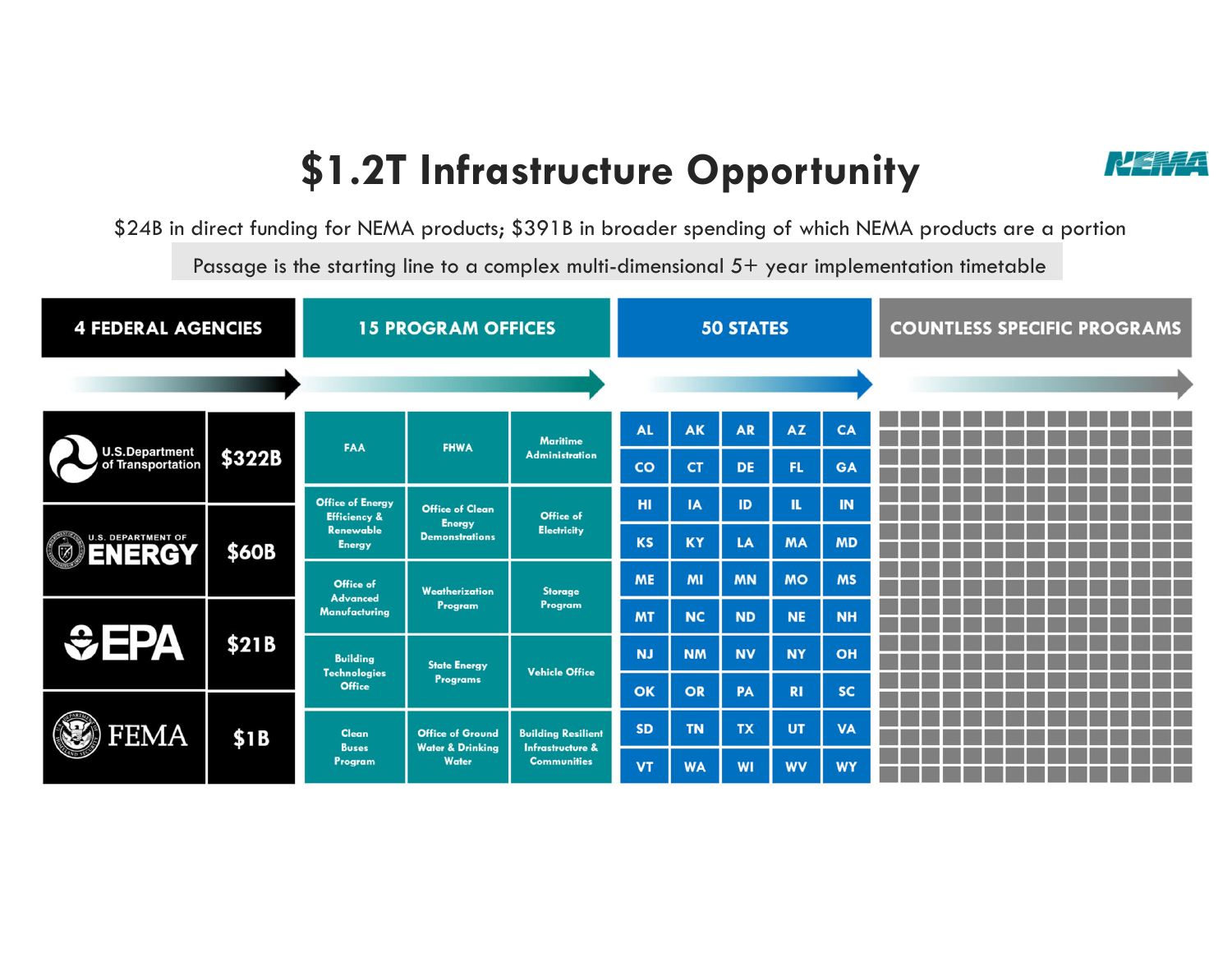#### **Infrastructure Investment and Jobs Act (\$400B+)**

| <b>Utility Systems</b>                  |                                    |                                                          | <b>Transportation</b>                                       |                                                       |                                                 |  |  |  |  |
|-----------------------------------------|------------------------------------|----------------------------------------------------------|-------------------------------------------------------------|-------------------------------------------------------|-------------------------------------------------|--|--|--|--|
| \$13.1B<br>grid upgrades                | <b>\$3B</b><br>DER projects        | <b>2B</b><br>energy storage<br>projects                  | \$2.5B<br>EV charging at DOT                                | <b>\$400M</b><br>EV <sub>s</sub> at<br>maritime ports | .4B<br>resilient transportation<br>systems      |  |  |  |  |
| \$500M<br>grid cybersecurity            | <b>S10M</b><br>transformer rebates | expedited<br>transmission line<br>construction           | <b>\$7.5B</b><br>EV buses and ferries                       | \$2.275B<br>maritime port<br>electrification          | <b>\$20B</b><br>airport electrification         |  |  |  |  |
| <b>Buildings Systems</b>                |                                    |                                                          | <b>Industrial Products</b>                                  |                                                       | <b>Section 1</b> of 1980 and 1970 and 1970 and  |  |  |  |  |
| \$250M<br>energy efficient<br>buildings |                                    | \$225M<br>building code adoption                         | \$750M<br>manufacturing facility<br>modernization           |                                                       | <b>S10M</b><br>motor and drive system rebates   |  |  |  |  |
| \$550M<br>energy efficiency upgrades    |                                    | <b>250M</b><br>energy efficiency in federal<br>buildings | <b>\$500M</b><br>industrial facility emission<br>reductions |                                                       | \$225M<br>energy efficiency in water facilities |  |  |  |  |